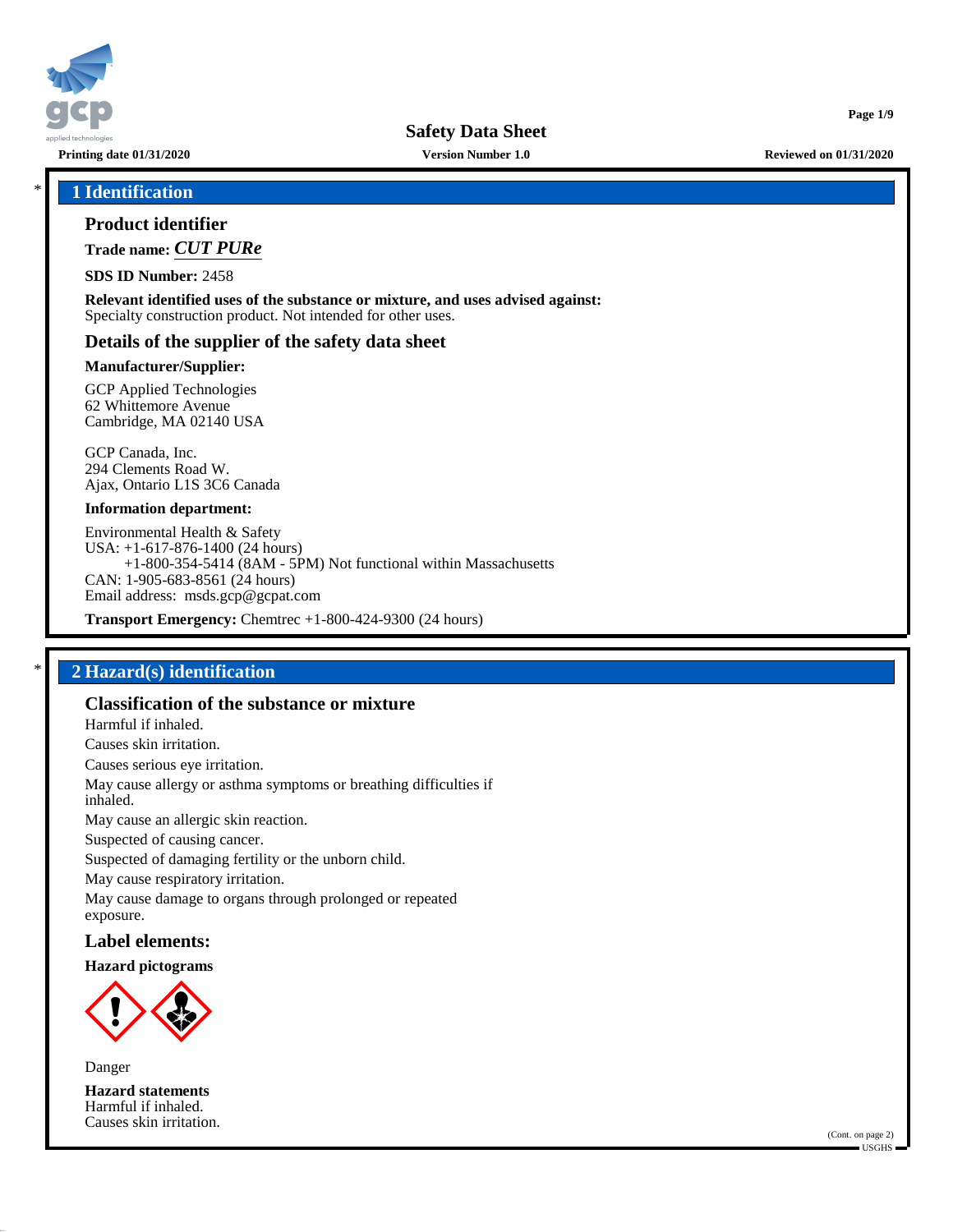## **Trade name:** *CUT PURe*

(Cont. from page 1) Causes serious eye irritation. May cause allergy or asthma symptoms or breathing difficulties if inhaled. May cause an allergic skin reaction. Suspected of causing cancer. Suspected of damaging fertility or the unborn child. May cause respiratory irritation. May cause damage to organs through prolonged or repeated exposure. **Precautionary statements** Avoid breathing dust/fume/gas/mist/vapors/spray Wear protective gloves/protective clothing/eye protection/face protection. [In case of inadequate ventilation] wear respiratory protection. If on skin: Wash with plenty of water. IF INHALED: Remove person to fresh air and keep comfortable for breathing. If in eyes: Rinse cautiously with water for several minutes. Remove contact lenses, if present and easy to do. Continue rinsing. IF exposed or concerned: Get medical advice/attention. Take off contaminated clothing and wash it before reuse. If skin irritation or rash occurs: Get medical advice/attention. If eye irritation persists: Get medical advice/attention. **NFPA ratings (scale 0 - 4)** 2 1  $\overline{\mathbf{0}}$  $Health = 2$  $Fire = 1$ Reactivity  $= 0$ **HMIS-ratings (scale 0 - 4) HEALTH**  FIRE **REACTIVITY** 0 \*2  $\boxed{1}$ Health  $= *2$  $Flammability = 1$ Reactivity  $= 0$ **Other hazards Results of PBT and vPvB assessment**

**PBT:** Not applicable. **vPvB:** Not applicable.

# \* **3 Composition/information on ingredients**

## **Chemical characterization: Mixture**

**Description:** Mixture of the hazardous substance(s) listed below with additional nonhazardous ingredients.

| <b>Hazardous components:</b> |                                                                  |              |  |
|------------------------------|------------------------------------------------------------------|--------------|--|
|                              | 9016-87-9 Diphenylmethanediisocyanate, isomers and homologues    | $30 - 40\%$  |  |
|                              | $6846-50-0$   1-isopropyl-2,2-dimethyltrimethylene diisobutyrate | $130 - 40\%$ |  |
|                              | 101-68-8 Diphenylmethane-4,4'-di-isocyanate                      | $15 - 22\%$  |  |
|                              |                                                                  |              |  |

**Additional information:** Non-hazardous ingredients may be listed in Section 15; Right-To-Know disclosure.

## \* **4 First-aid measures**

### **Description of first aid measures**

**General information:** Get medical advice/attention if you feel unwell.

## **After inhalation:**

Supply fresh air. If required, provide artificial respiration. Keep patient warm. Consult doctor if symptoms persist.

## **After skin contact:**

50.0.11

Immediately wash contaminated skin with soap or mild detergent and water. If this chemical soaks clothing, immediately remove clothing and wash skin. (Cont. on page 3)

**Printing date 01/31/2020 Version Number 1.0 Reviewed on 01/31/2020**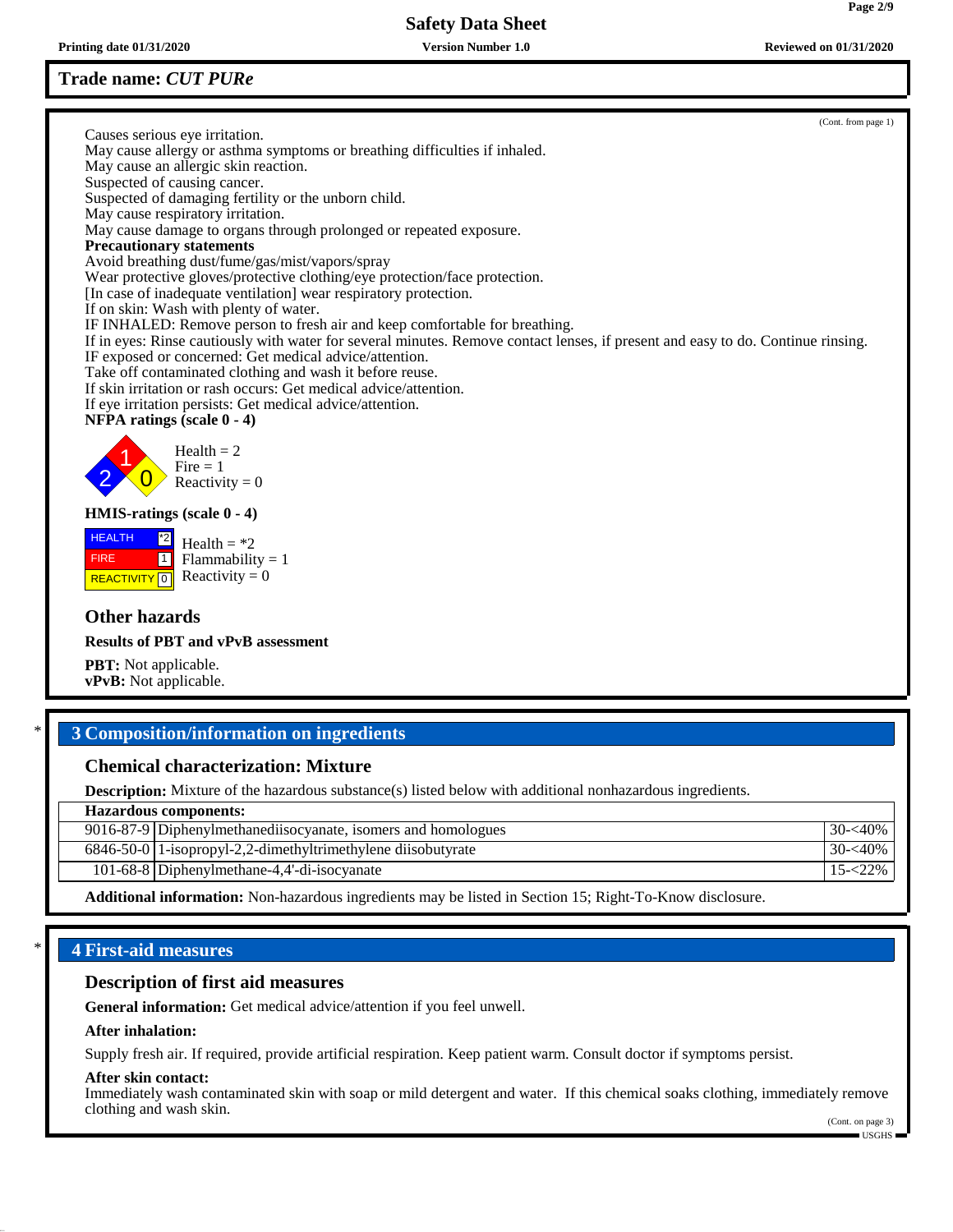# **Safety Data Sheet**

## **Trade name:** *CUT PURe*

(Cont. from page 2)

**Page 3/9**

### **After eye contact:**

Rinse cautiously with water for several minutes.

Seek immediate medical advice.

## **After swallowing:**

Rinse mouth.

Do not induce vomiting; immediately call for medical help.

Never give anything by mouth to an unconscious person.

### **Information for doctor:**

**Most important symptoms and effects, both acute and delayed** Irritating to eyes.

**Indication of any immediate medical attention and special treatment needed** No further relevant information available.

## **5 Fire-fighting measures**

**Special hazards arising from the substance or mixture** No further relevant information available.

### **Advice for firefighters**

**Protective equipment:** Wear personal protective equipment.

**Additional information** Collect contaminated fire fighting water separately. It must not enter the sewage system.

## **6 Accidental release measures**

### **Personal precautions, protective equipment and emergency procedures**

Wear protective equipment. Keep unprotected persons away.

## **Methods and material for containment and cleaning up:**

Contain and/or absorb spill with inert material (i.e. sand, vermiculite) then place in a suitable container.

Sweep up spilled product into receptacles.

Dispose contaminated material as waste according to section 13 of the SDS.

## **Reference to other sections**

See Section 7 for information on safe handling.

See Section 8 for information on personal protection equipment.

See Section 13 for disposal information.

## **7 Handling and storage**

### **Handling:**

50.0.11

### **Precautions for safe handling**

Avoid contact with skin.

Open and handle receptacle with care.

Prevent formation of aerosols.

Avoid contact with eyes.

**Information about protection against explosions and fires:** No special measures required.

(Cont. on page 4) USGHS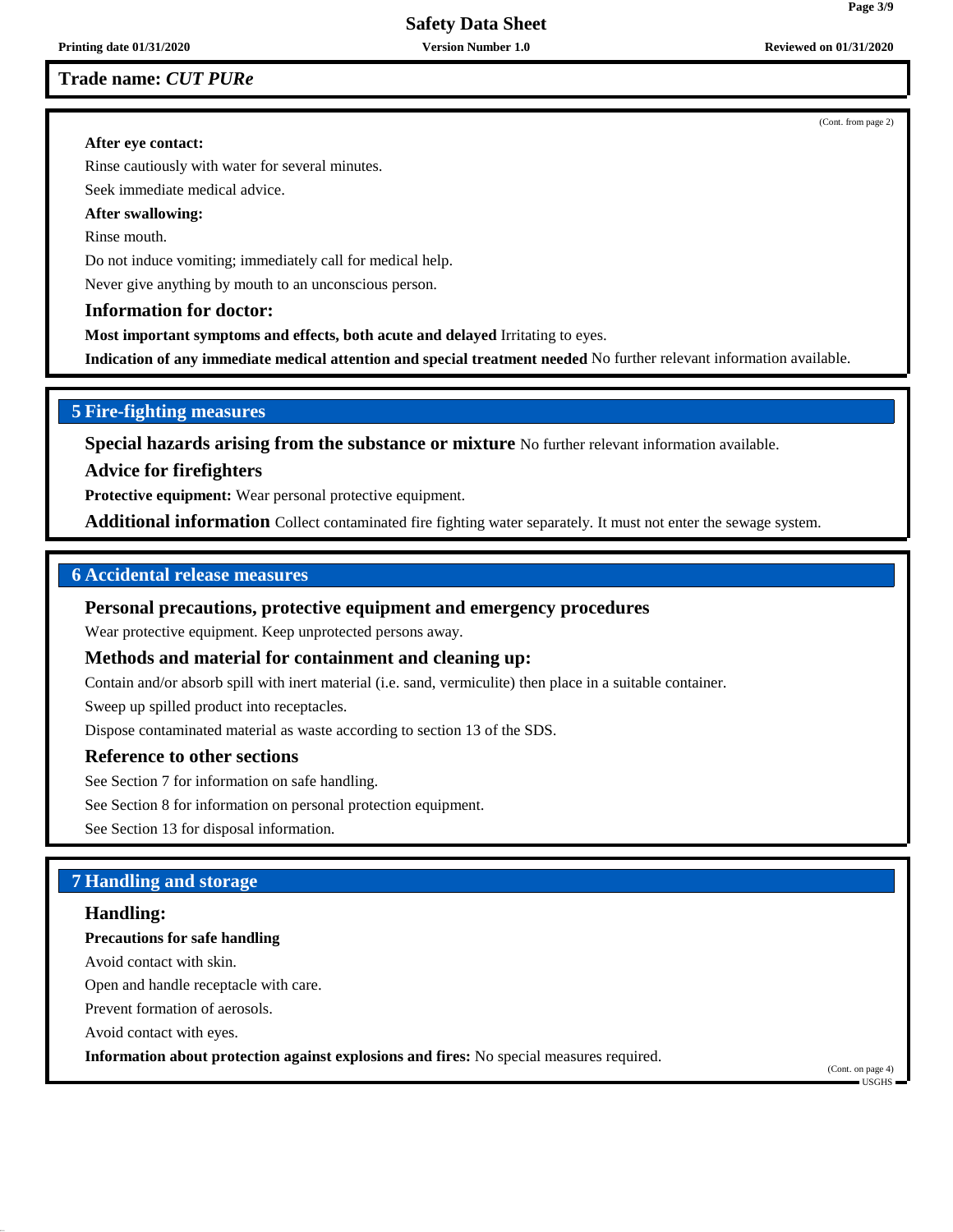# **Safety Data Sheet**

**Trade name:** *CUT PURe*

(Cont. from page 3)

**Page 4/9**

## **Conditions for safe storage, including any incompatibilities**

**Storage:**

**Information about storage in one common storage facility:** No special measures required.

**Further information about storage conditions:** Keep receptacle tightly sealed.

**Specific end use(s)** No further relevant information available.

## \* **8 Exposure controls/personal protection**

**Additional information about design of technical systems:** No further data; see item 7.

| <b>Control parameters</b>                                              |                                                                          |  |
|------------------------------------------------------------------------|--------------------------------------------------------------------------|--|
| Components with limit values that require monitoring at the workplace: |                                                                          |  |
| 101-68-8 Diphenylmethane-4,4'-di-isocyanate                            |                                                                          |  |
|                                                                        | PEL (USA) Ceiling limit value: $0.2 \text{ mg/m}^3$ , $0.02 \text{ ppm}$ |  |
|                                                                        | REL (USA) Long-term value: $0.05 \text{ mg/m}^3$ , $0.005 \text{ ppm}$   |  |
|                                                                        | Ceiling limit value: $0.2*$ mg/m <sup>3</sup> , $0.02*$ ppm              |  |
|                                                                        | $*10$ -min                                                               |  |

TLV (USA) Long-term value:  $0.051$  mg/m<sup>3</sup>,  $0.005$  ppm

**Additional information:** The lists that were valid during the creation were used as basis.

### **Exposure controls**

**Personal protective equipment:**

### **General protective and hygienic measures:**

Avoid contact with the eyes and skin.

The usual precautionary measures for handling chemicals should be followed.

### **Breathing equipment:**

Control exposure to ingredients with workplace control parameters if mentioned above. If no ingredients are listed, respiratory protection is generally not required.

If exposure limits are listed and may be exceeded, use approved respiratory protective equipment and filter type appropriate for the listed ingredients. (NIOSH, CEN, etc.).

Due to the presence of isocyanate, supplied air respirators must be worn whenever the product is applied in poorly ventilated areas unless local exhaust will maintain exposures below acceptable limits. A chemical cartridge respirator with organic vapor cartridge is required when local exhaust is unavailable or inadequate to control exposures below required limits. When suppliedair respirators are not available or use is not practical, an air-purifying respirator may be an acceptable alternative if the recommendations below are followed:

Use of fans to improve air circulation and general ventilation or exhaust ventilation to remove isocyanate vapors when working in confined spaces.

The use of an air-purifying respirator fitted with organic vapor cartridge and a well managed cartridge change schedule. Due to the low exposure limits and poor odor warning properties, cartridges should be replaced on a daily basis at a minimum. To complement the above, a viable isocyanate measurement system should be used to monitor workplace levels.

**Protection of hands:** Gloves should be worn to prevent skin contact and should be impermeable and resistant to the product.

**Material of gloves** Gloves should be worn to prevent skin contact and should be impermeable and resistant to the product.

## **Eye protection:**



50.0.11

Safety glasses with side shield protection.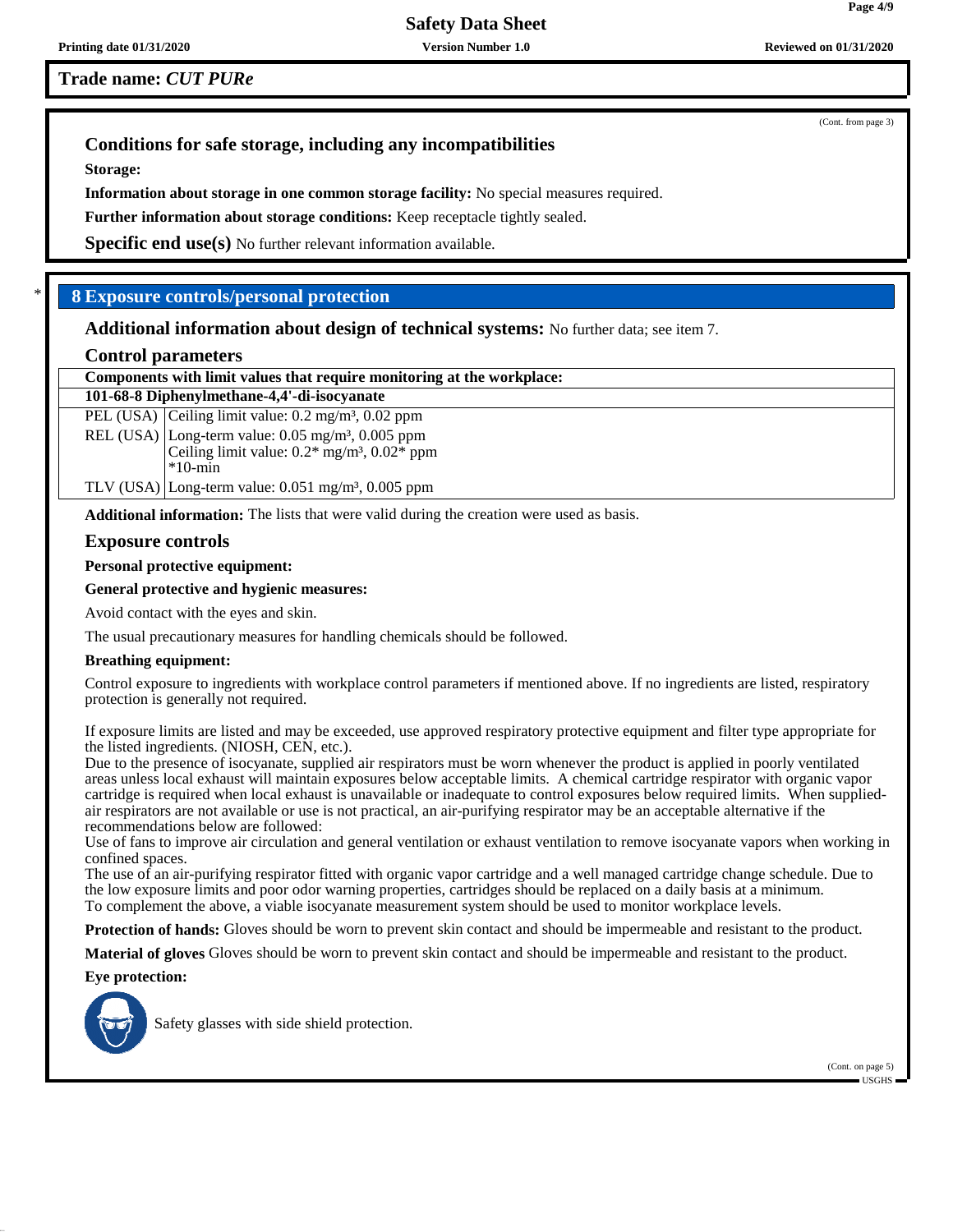**Page 5/9**

## **Trade name:** *CUT PURe*

(Cont. from page 4) Safety glasses with side shields should be worn to prevent contact due to splashing. Under high vapor mist concentrations, tightly sealed goggles should be worn.



50.0.11

A face shield should also be worn if there is potential exposure to splash or spray.

### **Body protection:**

Protective work clothing

Use personal protective equipment as required.

Take off contaminated clothing.

# **9 Physical and chemical properties**

| Information on basic physical and chemical properties                                                                                              |                                                                                                                   |  |
|----------------------------------------------------------------------------------------------------------------------------------------------------|-------------------------------------------------------------------------------------------------------------------|--|
| <b>General Information</b><br>Appearance:<br>Form:<br>Color:<br>Odor:<br><b>Odor threshold:</b>                                                    | Liquid<br>Dark brown<br>Characteristic<br>Not determined.                                                         |  |
| $pH-value (\sim):$                                                                                                                                 | Not determined.                                                                                                   |  |
| <b>Change in condition</b><br><b>Melting point/Melting range:</b><br><b>Boiling point/Boiling range:</b><br><b>Flash point:</b>                    | Undetermined.<br>Undetermined.<br>145 °C (293 °F)                                                                 |  |
| <b>Flammability (solid, gaseous):</b>                                                                                                              | Not applicable.                                                                                                   |  |
| <b>Ignition temperature:</b>                                                                                                                       | Undetermined.                                                                                                     |  |
| <b>Decomposition temperature:</b><br>Auto igniting:<br>Danger of explosion:                                                                        | Not determined.<br>Product is not self-igniting.<br>Product does not present an explosion hazard.                 |  |
| <b>Explosion limits:</b><br>Lower:<br><b>Upper:</b><br><b>VOC Content (max):</b>                                                                   | Not determined.<br>Not determined.<br>Not determined.                                                             |  |
| Vapor pressure:<br>Density: (~) at 20 $^{\circ}$ C (68 $^{\circ}$ F)<br><b>Relative density</b><br><b>Vapor density</b><br><b>Evaporation</b> rate | Not determined.<br>$1.1$ g/cm <sup>3</sup> (9.2 lbs/gal)<br>Not determined.<br>Not determined.<br>Not determined. |  |
| Solubility in / Miscibility with<br>Water:                                                                                                         | Not miscible or difficult to mix.                                                                                 |  |
| Partition coefficient (n-octanol/water): Not determined.                                                                                           |                                                                                                                   |  |
| Viscosity:<br>Dynamic:<br>Kinematic:<br>Molecular weight                                                                                           | Not determined.<br>Not determined.<br>Not applicable.                                                             |  |
| <b>Other information</b>                                                                                                                           | No further relevant information available.<br><b>TICCUC</b>                                                       |  |

USGHS (Cont. on page 6)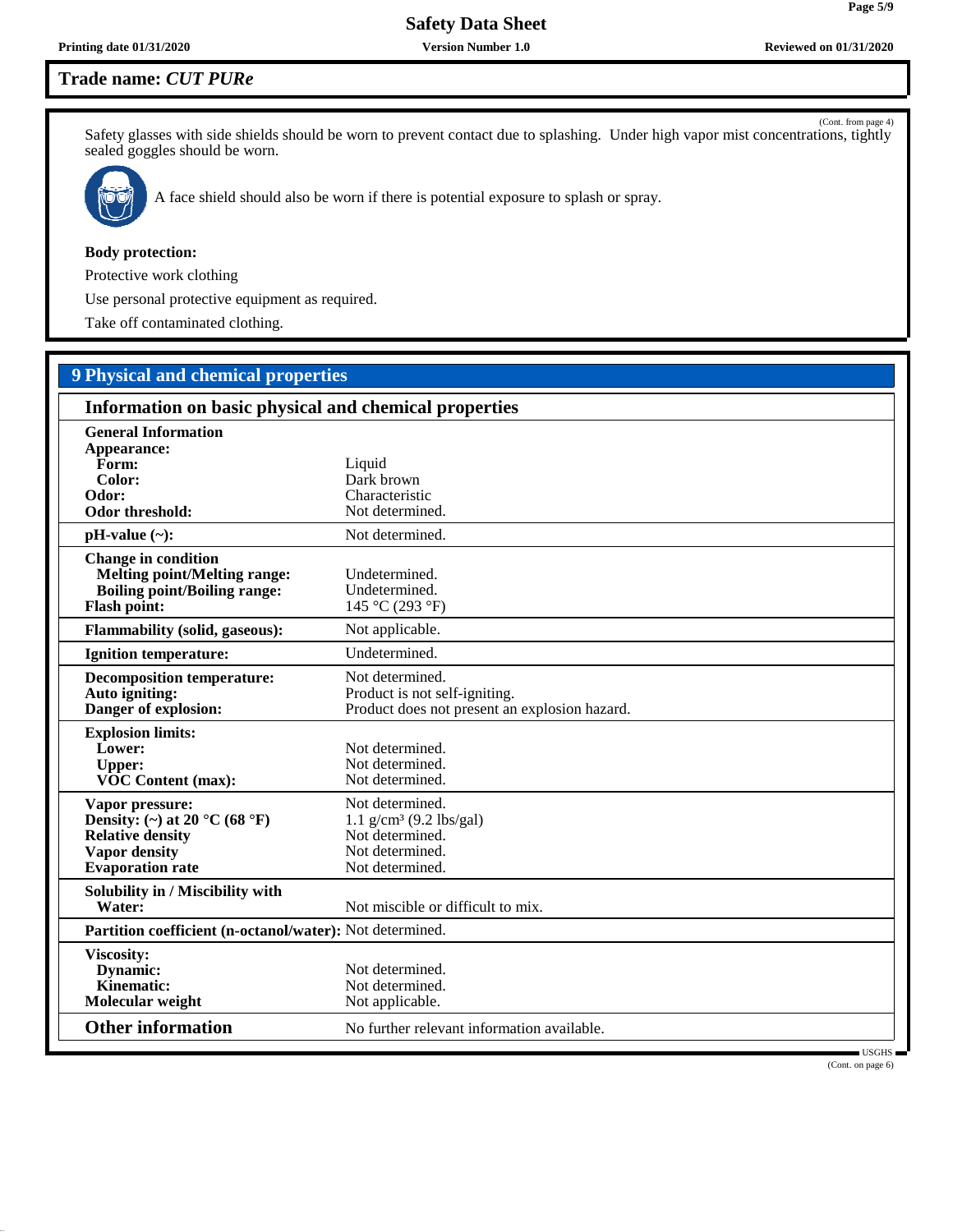**Trade name:** *CUT PURe*

## **10 Stability and reactivity**

**Reactivity** Stable under normal conditions.

**Chemical stability**

**Thermal decomposition:** No decomposition if used according to specifications.

**Possibility of hazardous reactions** Reacts with acids, oxidizing agents.

**Conditions to avoid** No further relevant information available.

**Incompatible materials:** No further relevant information available.

**Hazardous decomposition products:** Carbon monoxide and carbon dioxide

**Additional information:** See section 7 for information on handling, storage and conditions to be avoided.

### \* **11 Toxicological information**

**Delayed and immediate effects and chronic effects from short or long term exposure** Suspected of damaging fertility or the unborn child.

**Information on toxicological effects**

**Acute toxicity: LD/LC50 values relevant for classification: 9016-87-9 Diphenylmethanediisocyanate, isomers and homologues** Oral LD50 10,000 mg/kg (rat) Dermal  $|LD50$  9,000 mg/kg (rat) Inhalation  $|LC50, 4h|11$  mg/l (rat) **101-68-8 Diphenylmethane-4,4'-di-isocyanate** Oral LD50 >10,000 mg/kg (rat) Dermal LD50 >9,400 mg/kg (rabbit) Inhalation  $|LC50, 4h|0.368$  mg/l (rat) LC50, 1h  $|>2.24$  mg/l (rat) **Primary irritant effect:**

**on the skin:** Causes skin irritation.

**on the eye:** Causes serious eye irritation.

**inhalation:**

Harmful if inhaled. Causes damage to organs. May cause respiratory irritation.

**Ingestion:** May cause damage to organs through prolonged or repeated exposure.

### **Sensitization:**

50.0.11

May cause allergy or asthma symptoms or breathing difficulties if inhaled. May cause an allergic skin reaction.

### **Additional toxicological information:**

Suspected of damaging fertility or the unborn child. Suspected of causing cancer.

### **Carcinogenic categories**

| <b>IARC</b> (International Agency for Research on Cancer) Human Carcinogenicity:<br>Group 1- Positive, Group 2A- Probable, Group 2B- Possible, Group 3- Not Classifiable |                   |
|--------------------------------------------------------------------------------------------------------------------------------------------------------------------------|-------------------|
| 9016-87-9 Diphenylmethanedisocyanate, isomers and homologues                                                                                                             |                   |
| 101-68-8 Diphenylmethane-4,4'-di-isocyanate                                                                                                                              |                   |
|                                                                                                                                                                          | (Cont. on page 7) |

(Cont. from page 5)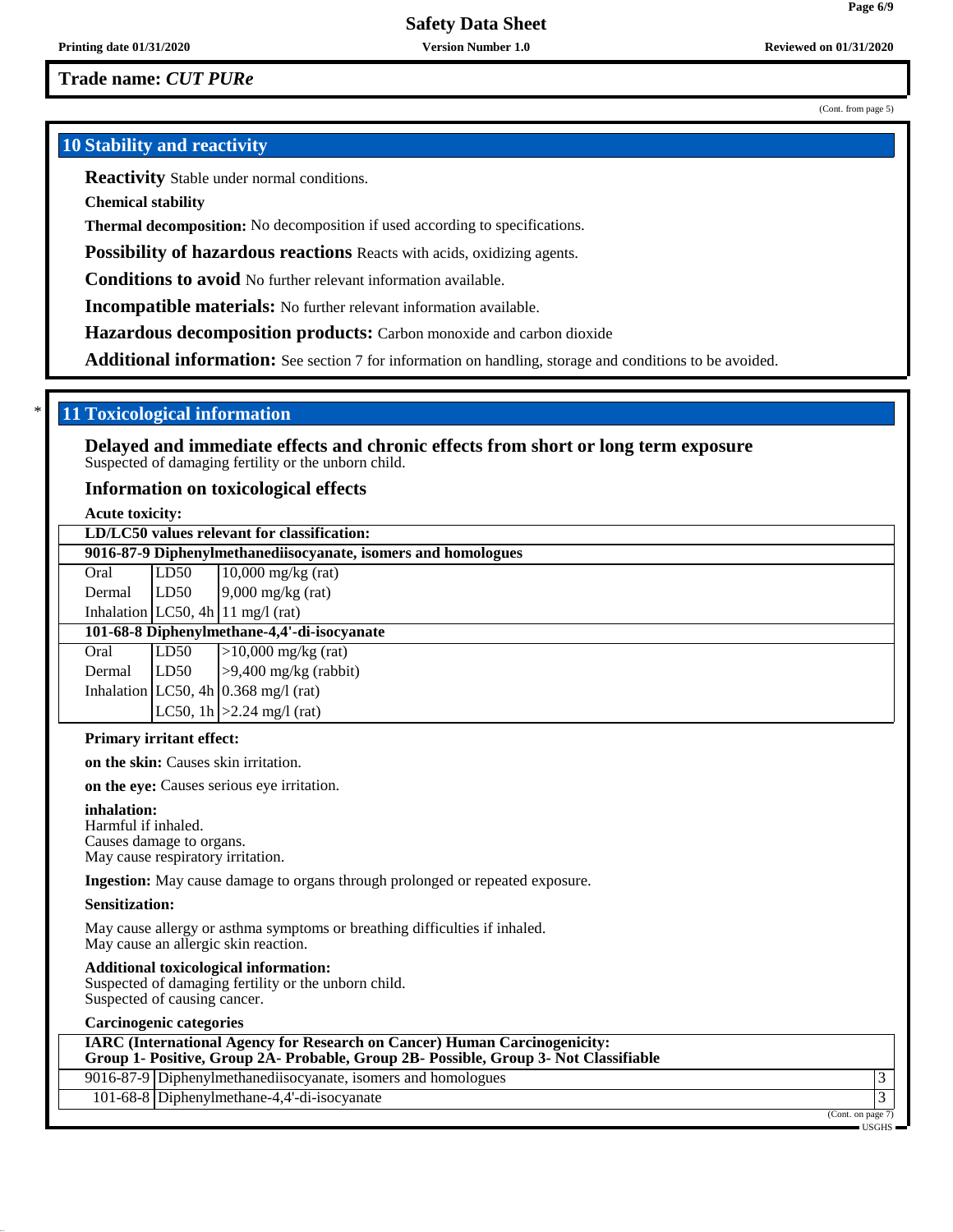**Printing date 01/31/2020 Version Number 1.0 Reviewed on 01/31/2020**

## **Trade name:** *CUT PURe*

**NTP (National Toxicology Program)**

**K–Known to be carcinogenic, R–May reasonably be anticipated to be carcinogenic**

None of the ingredients are listed.

**OSHA-Ca (Occupational Safety & Health Administration)**

None of the ingredients are listed.

## **12 Ecological information**

### **Toxicity**

**Aquatic toxicity:** No further relevant information available.

**Persistence and degradability** No further relevant information available.

### **Behavior in environmental systems:**

**Bioaccumulative potential** No further relevant information available.

**Mobility in soil** No further relevant information available.

### **Additional ecological information:**

**General notes:** Not known to be hazardous to water.

**Results of PBT and vPvB assessment**

**PBT:** Not applicable. **vPvB:** Not applicable.

**Other adverse effects** No further relevant information available.

## **13 Disposal considerations**

### **Disposal methods:**

Consult all regulations (federal, state, provincial, local) or a qualified waste disposal firm when characterizing product for disposal. Dispose of waste in accordance with all applicable regulations.

### **Recommendation:**



50.0.11

Must not be disposed of together with household garbage. Do not allow product to reach sewage system.

## **Uncleaned packagings:**

**Recommendation:** Dispose of contents/container in accordance with local/regional/national/international regulations.

| <b>14 Transport information</b>            |                 |                                                                           |
|--------------------------------------------|-----------------|---------------------------------------------------------------------------|
| <b>UN-Number</b><br>DOT, IMDG, IATA        | Not applicable. |                                                                           |
| UN proper shipping name<br>DOT, IMDG, IATĀ | Not applicable. |                                                                           |
| <b>Transport hazard class(es)</b>          |                 |                                                                           |
| DOT, IMDG, IATA<br><b>Class</b>            | Not applicable. |                                                                           |
|                                            |                 | (Cont. on page 8)<br>$\mathsf{\textcolor{red}{\text{USGHS}}}\blacksquare$ |

(Cont. from page 6)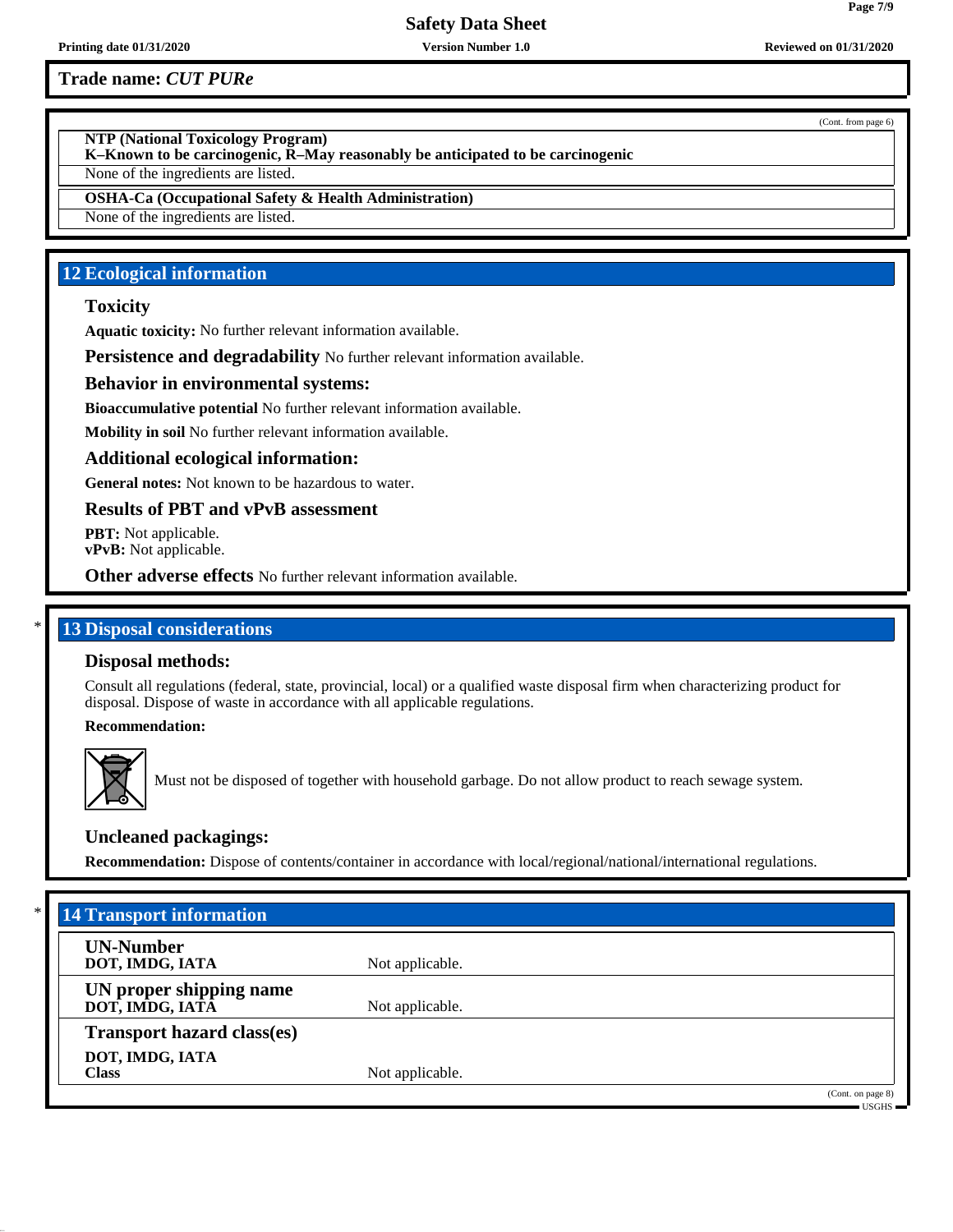**Printing date 01/31/2020 Version Number 1.0 Reviewed on 01/31/2020**

**Trade name:** *CUT PURe*

|                                                                                                          |                 | (Cont. from page 7) |  |
|----------------------------------------------------------------------------------------------------------|-----------------|---------------------|--|
| <b>Packing group</b><br>DOT, IMDG, IATA                                                                  | Not applicable. |                     |  |
| <b>Environmental hazards:</b><br><b>Marine pollutant:</b>                                                | No.             |                     |  |
| <b>Special precautions for user</b>                                                                      | Not applicable. |                     |  |
| Transport/Additional information: Not classified as a dangerous good for transport by road, rail or air. |                 |                     |  |
| <b>DOT</b><br><b>Remarks:</b>                                                                            | Not Regulated.  |                     |  |
| <b>UN</b> "Model Regulation":                                                                            | Not applicable. |                     |  |

# \* **15 Regulatory information**

50.0.11

| <b>SARA (Superfund Amendments and Reauthorization Act)</b>                                                                                                                                                                                                                                                                                                                                                                                    |                   |
|-----------------------------------------------------------------------------------------------------------------------------------------------------------------------------------------------------------------------------------------------------------------------------------------------------------------------------------------------------------------------------------------------------------------------------------------------|-------------------|
| Section 302/304 (extremely hazardous substances):                                                                                                                                                                                                                                                                                                                                                                                             |                   |
| None of the ingredients is listed.                                                                                                                                                                                                                                                                                                                                                                                                            |                   |
| Section 313 Reportable Ingredients (Chemicals present below reporting threshold are exempt):                                                                                                                                                                                                                                                                                                                                                  |                   |
| 9016-87-9 Diphenylmethanediisocyanate, isomers and homologues                                                                                                                                                                                                                                                                                                                                                                                 | 35.7%             |
| 101-68-8 Diphenylmethane-4,4'-di-isocyanate                                                                                                                                                                                                                                                                                                                                                                                                   | 20.0%             |
| <b>SARA Section 312/Tier I &amp; II Hazard Categories:</b><br>Health Hazard - Carcinogenicity<br>Health Hazard - Acute toxicity (any route of exposure)<br>Health Hazard - Reproductive toxicity<br>Health Hazard - Skin Corrosion or Irritation<br>Health Hazard - Respiratory or Skin Sensitization<br>Health Hazard - Serious eye damage or eye irritation<br>Health Hazard - Specific target organ toxicity (single or repeated exposure) |                   |
| <b>North America Chemical Inventory Status</b>                                                                                                                                                                                                                                                                                                                                                                                                |                   |
| <b>TSCA (Toxic Substances Control Act - United States):</b>                                                                                                                                                                                                                                                                                                                                                                                   |                   |
| All ingredients are listed or exempt from listing unless otherwise noted below.                                                                                                                                                                                                                                                                                                                                                               |                   |
| <b>CEPA</b> (Canadian DSL):                                                                                                                                                                                                                                                                                                                                                                                                                   |                   |
| Inventory listing could not be confirmed for one or more substances.                                                                                                                                                                                                                                                                                                                                                                          |                   |
| <b>Right to Know Ingredient Disclosure:</b>                                                                                                                                                                                                                                                                                                                                                                                                   |                   |
| Modified polymeric MDI                                                                                                                                                                                                                                                                                                                                                                                                                        |                   |
| <b>Modified polymeric MDI</b>                                                                                                                                                                                                                                                                                                                                                                                                                 |                   |
| California Proposition 65: (Substances < 0.1% unless noted in Section 3)                                                                                                                                                                                                                                                                                                                                                                      |                   |
| <b>Chemicals known to cause cancer:</b>                                                                                                                                                                                                                                                                                                                                                                                                       |                   |
| None of the ingredients is listed.                                                                                                                                                                                                                                                                                                                                                                                                            |                   |
| Chemicals known to cause reproductive toxicity for females:                                                                                                                                                                                                                                                                                                                                                                                   |                   |
| None of the ingredients are listed.                                                                                                                                                                                                                                                                                                                                                                                                           |                   |
| Chemicals known to cause reproductive toxicity for males:                                                                                                                                                                                                                                                                                                                                                                                     |                   |
| None of the ingredients are listed.                                                                                                                                                                                                                                                                                                                                                                                                           |                   |
| Chemicals known to cause developmental toxicity:                                                                                                                                                                                                                                                                                                                                                                                              |                   |
| None of the ingredients are listed.                                                                                                                                                                                                                                                                                                                                                                                                           |                   |
| <b>Carcinogenicity Categories</b>                                                                                                                                                                                                                                                                                                                                                                                                             |                   |
| TLV-ACGIH (THE American Conference of Governmental Industrial Hygienists)<br>Human Carcinogen - A1 Confirmed, A2 Suspected, A3 Unknown Relevance, A4 Not Classifiable                                                                                                                                                                                                                                                                         |                   |
| None of the ingredients are listed.                                                                                                                                                                                                                                                                                                                                                                                                           |                   |
|                                                                                                                                                                                                                                                                                                                                                                                                                                               | (Cont. on page 9) |